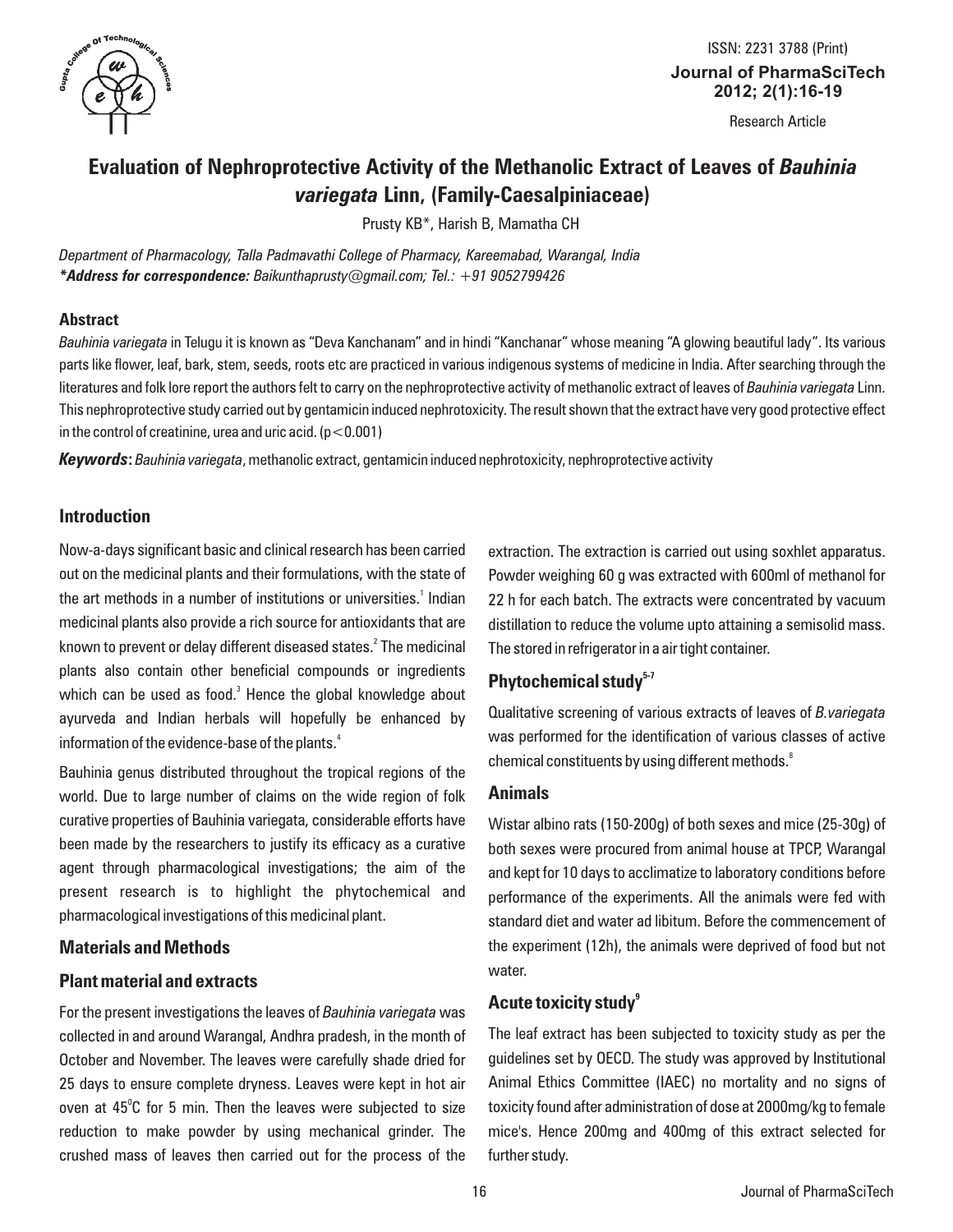### **Nephroprotective activity**

Human beings are exposed intentionally and unintentionally to a variety of adverse chemicals which can harm the kidneys. As drugs, natural products, industrial chemicals, environment pollutants that cause nephrotoxicity has been increased. These nephrotoxicants can produce a variety of clinical syndromes such as acute renal failure, chronic renal failure, nephritic syndrome, hypertension and renal failure etc.

In the laboratory, we induced nephrotoxicity by administering gentamicin to rats

## **12-13 Method**

Swiss albino rats (150-200 g) of either sex were used for the study. Animals were divided into 3 groups, each containing 6 animals.

### **Treatment protocol**

Group I : It is served as normal group and 5ml of distilled water is administered daily for 8 days.

Group II : It is served as control group and gentamicin (100mg/kg/day) is given daily for 8 days through intraperitoneal route.

Group III : It is served as test group and is given with MEBV (400mg/kg p.o.) daily for 8days concomitantly these rats are

administered with gentamicin (100mg/kg/day) through intraperitoneal route.

After dosing on the day 8, individual rats were placed in separate metabolic cages for 24h for urine collection to determine urine creatinine, urea and uric acid content. Blood samples were collected via retro-orbital puncture at the end of 24h, the serum was rapidly separated and processed for determination of serum creatinine, serum urea, blood urea nitrogen (BUN), using. Body weight of animal was also recorded.

## **Table 1: Phytoconstituents in methanolic extract of leaves of the plant**

| S. No. | <b>Tests</b>       | <b>Methanolic extract</b> |
|--------|--------------------|---------------------------|
| 1      | <b>Tannins</b>     | $^+$                      |
| 2      | Glycosides-cardiac | $^+$                      |
| 3      | <b>Flavonoids</b>  | $^+$                      |
| 4      | <b>Sugars</b>      | $\,+\,$                   |
| 5      | <b>Alkaloids</b>   |                           |
| 6      | <b>Steriods</b>    |                           |
|        |                    |                           |

*(+) Presence of phytoconstituent* 

*(-) Absence of phytoconstituent*

| Group      | Serum creatinine (mg/dl) | Serum uric acid (mg/dl) | BUN (mg/dl)         |
|------------|--------------------------|-------------------------|---------------------|
| Group      | $0.70 \pm 0.02$          | $0.30 \pm 0.03$         | $24.40 \pm 0.97$    |
| Group II   | $1.25 \pm 0.05$ **       | $0.40 \pm 0.02*$        | $76.11 \pm 0.92***$ |
| Group IIII | $0.86 \pm 0.02*$         | $0.36 \pm 0.02*$        | $28.03 \pm 0.2$ **  |

### **Table 2: Nephroprotective effect of methanolic extract of leaves of the plant on serum parameters**

*Values are expressed as MEAN±SEM, One way ANOVA followed by Dunnets't' test, Note: n=6 in each group (\*P value <0.05, \*\*P value <0.01, \*\*\*P value <0.001). MEBV: Methanolic extract of leaves of Bauhinia variegata L.*

### **Table 3: Nephroprotective effect of methanolic extract of leaves of the plant on Urine parameters**

| Group      | <b>Body weight (% Change)</b> | <b>Creatinine</b>  | <b>Urea</b>                    | Uric acid          |
|------------|-------------------------------|--------------------|--------------------------------|--------------------|
| Group      | $2.77 \pm 0.54$               | $69 + 0.86$        | $17.73 \pm 0.1$                | $3.91 \pm 0.14$    |
| Group II   | $-9.03 \pm 1.54$              | $194.5 \pm 1.77$   | $32.67 + 0.73$                 | $18.76 \pm 0.17$   |
| Group IIII | $-3.24 + 0.23$ <sup>**</sup>  | $137.67 \pm 2.08*$ | $19.12 \pm 0.18$ <sup>**</sup> | $8.28 \pm 0.15$ ** |

*Values are expressed as MEAN±SEM, One way ANOVA followed by Dunnets't' test, Note: n=6 in each group (\*P value <0.05, \*\*P value <0.01,). MEBV: Methanolic extract of leaves of Bauhinia variegata L.*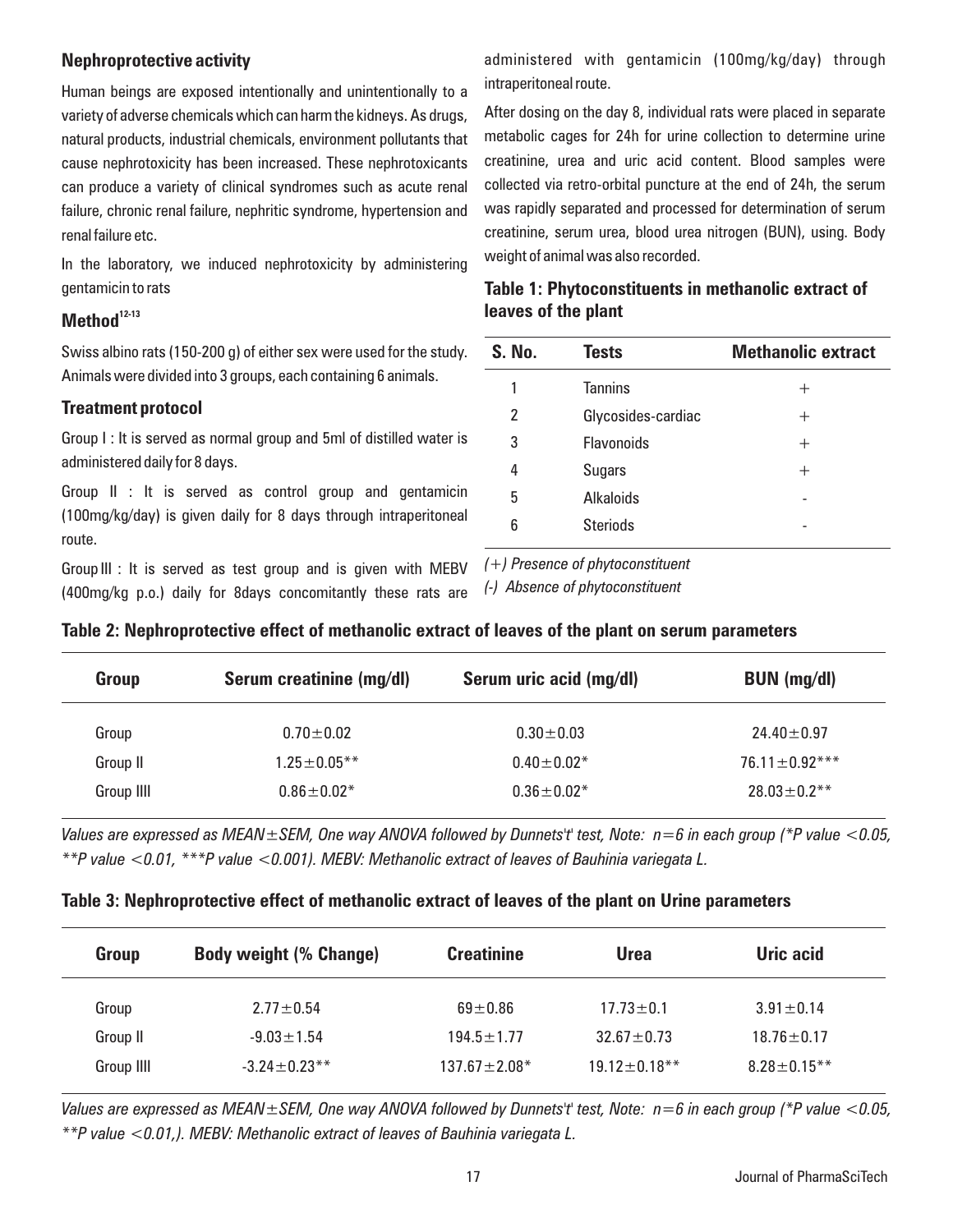

**Fig. 1:** Nephroprotective effect of methanolic extract of leaves of the plant on serum creatinine (X-axis: Different parameters that have been estimated in serum of rats; Y-axis: Concentration of the parameters in mg/dl)



**Fig. 2:** Nephroprotective effect of methanolic extract of leaves of the plant on serum uric acid (X-axis: Different parameters measured in urine of rats; Y-axis: Mean concentrations of the parameters in mg/dl)



**Fig. 3:** Nephroprotective effect of methanolic extract of leaves of the plant on blood urea nitrogen (X-axis: Different groups of rats; Y-axis: Mean concentrations of BUN mg/dl)



**Fig. 4 :** Nephroprotective effect of methanolic extract of leaves of the plant on urine parameters (X-axis: Different parameters measured in urine of rats; Y-axis: Mean concentrations of the parameters in mg/dl)



**Fig. 5 :** Percent change in body weights of rats (X-axis: Different groups of rats; Y-axis: Mean % change in body weights of the rats)

### **Results and Discussion**

Nephrotoxicity has been induced by administering gentamicin (100mg/kg) daily for 8 days. This has been reduced by giving methanolic extract of the plant *Bauhinia variegata* (400mg/kg) daily for 8 days. Nephrotoxicity is identified by estimating the bio markers like serum creatinine, Blood Urea Nitrogen (BUN) and uric acid. Urine parameters are also estimated to know the extent of nephrotoxicity. It is occurred due to the necrosis of nephrons. GFR is also reduced in the patients who are suffering with nephrotoxicity. *Bauhinia variegata* shows significant effect on the nephroprotection due to its antioxidant effect. This antioxidant effect may be due to the presence of tannins and saponins that are present in the plant.

Methanolic leaf extract of the plant has significant nephroprotective activity. This has been observed by estimating the bio markers and listed in the above table. Methanolic leaf extract has reduced the increased creatinine levels when compared to the control group. Normal serum creatinine levels are  $0.7\pm0.02$ , that of the gentamicin treated group is  $1.25\pm0.05$ , that of plant treated group is  $0.86 \pm 0.02$ , Levels of BUN are